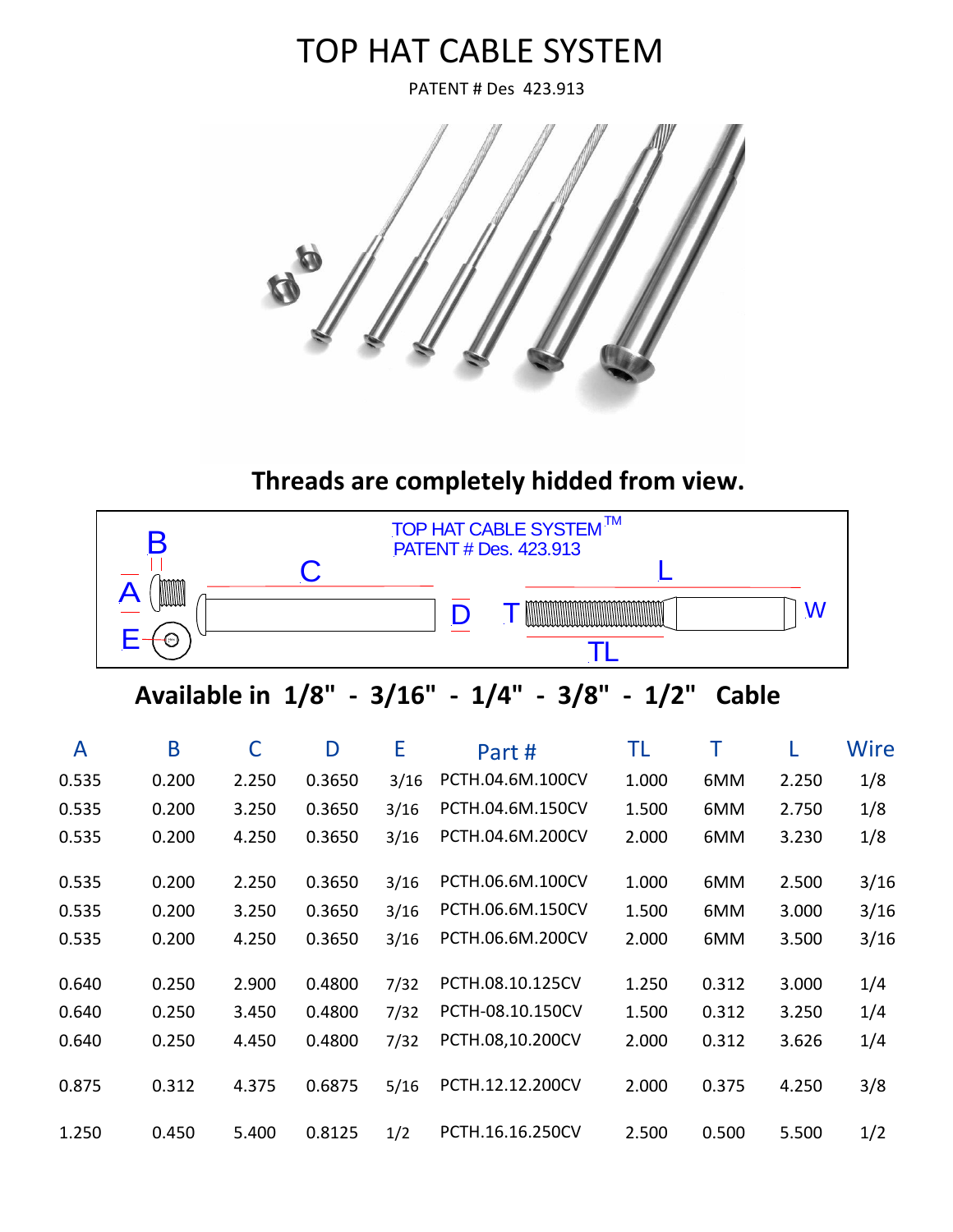# TAKE UP TERMINAL Thread is exposed when installed Available with button & flat head screw ends



Ideal for large & wood post

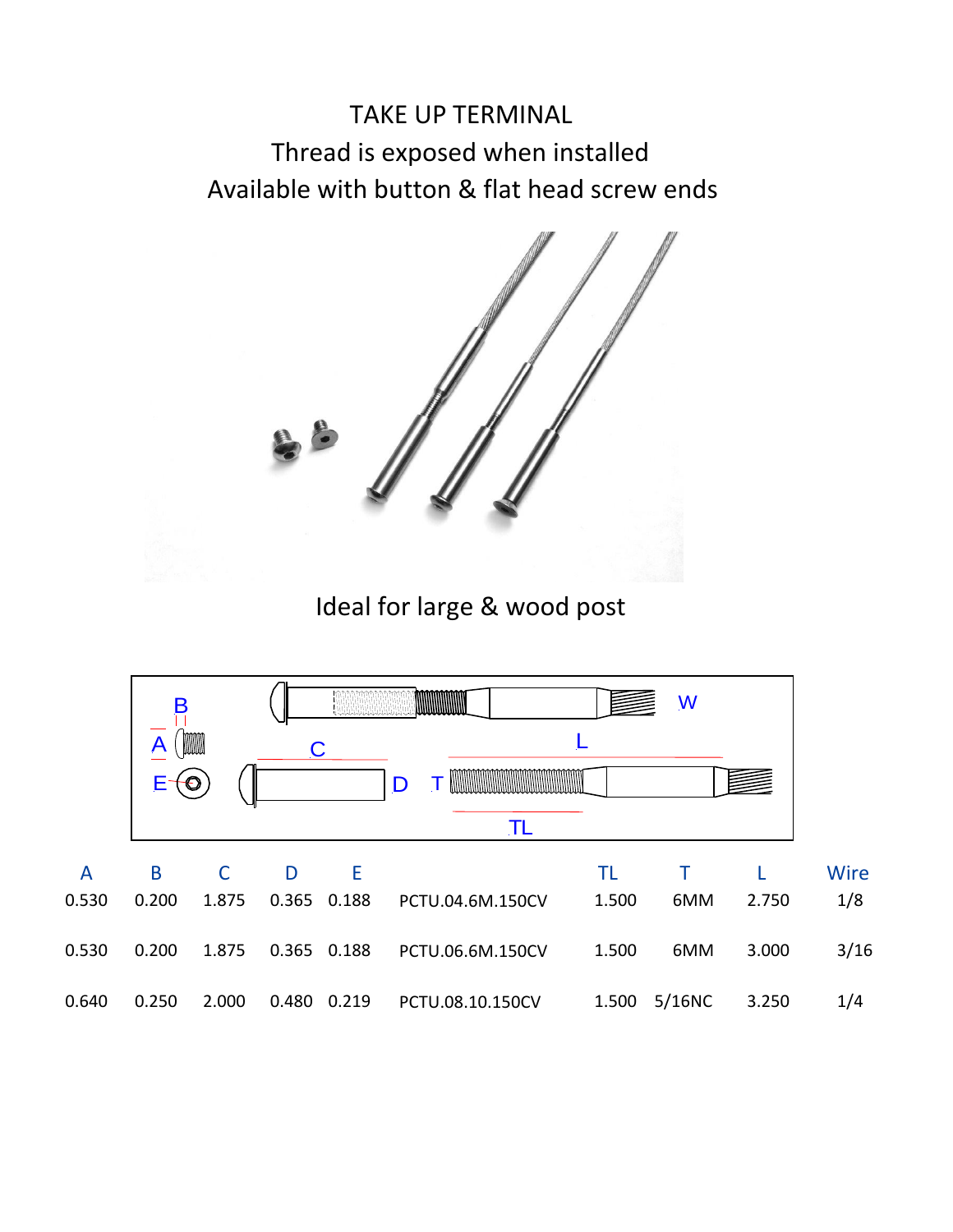### TOGGLE TOP HAT & DECK TOGLE TOP HAT





#### Available in 1/8" and 3/16"

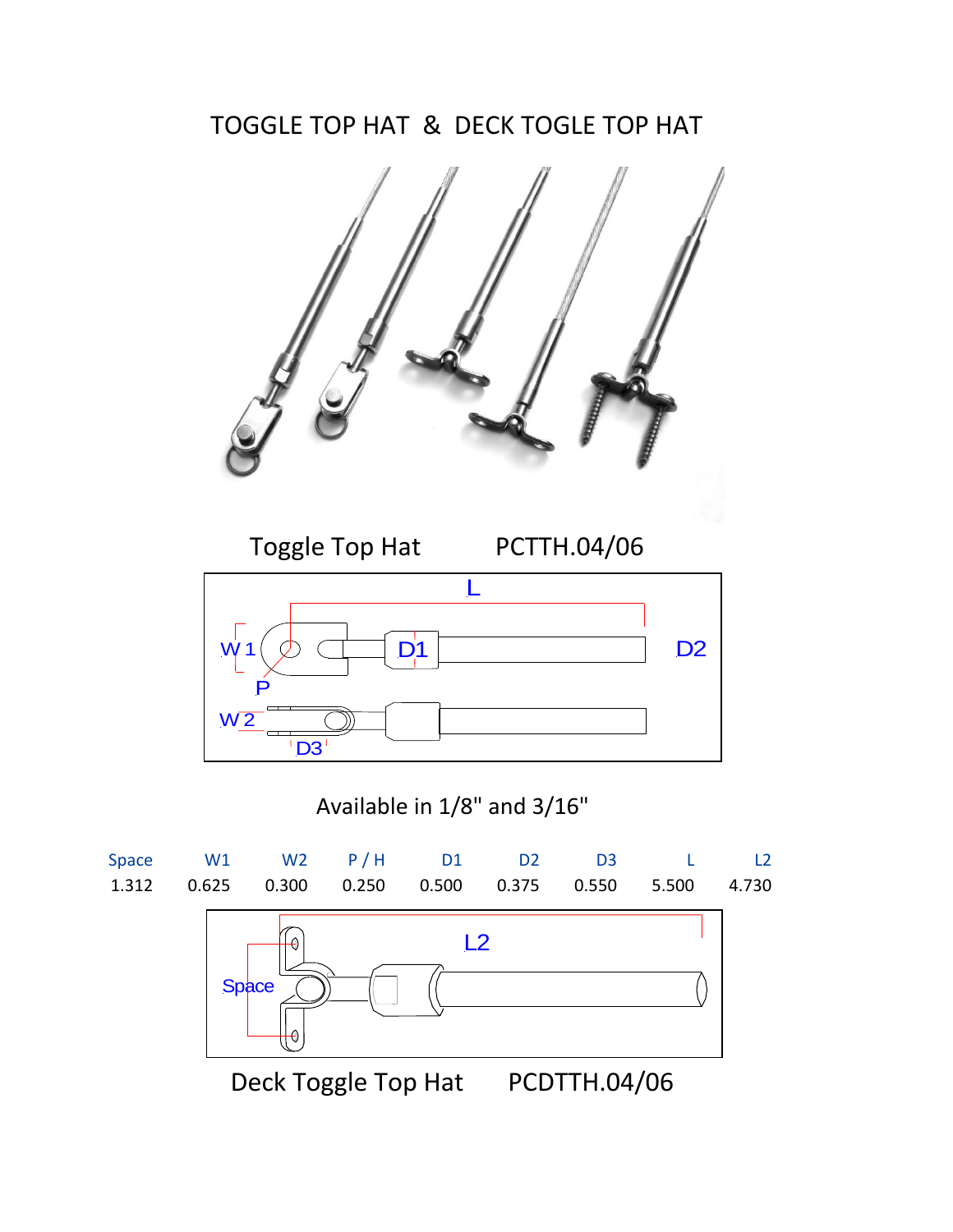#### SWAGE STUDS



#### INCLUDES HEX & CAP NUTS



| Α     | B      | <b>AS</b> | Part #         | TL   |        |       | <b>WIRE</b> |
|-------|--------|-----------|----------------|------|--------|-------|-------------|
| 0.440 | 0.750  | 0.250     | PCSS.04.6M.150 | 1.50 | 6MM    | 2.750 | 1/8         |
| 0.440 | 0.750  | 0.250     | PCSS.04.6M.200 | 2.00 | 6MM    | 3.250 | 1/8         |
| 0.440 | 0.750  | 0.250     | PCSS.06.6M.150 | 1.50 | 6MM    | 3.000 | 3/16        |
| 0.440 | 0.750  | 0.250     | PCSS.06.6M.200 | 2.00 | 6MM    | 3.500 | 3/16        |
| 0.625 | 0.890  | 0.375     | PCSS.08.10.150 | 1.50 | 5/16NC | 3.250 | 1/4         |
| 0.625 | 0.890  | 0.375     | PCSS.08.10.200 | 2.00 | 5/16NC | 3.750 | 1/4         |
| 0.700 | 1.000  | 0.563     | PCSS.12.12.200 | 2.00 | 3/8NC  | 4.375 | 3/8         |
| 0.840 | 1.2000 | 0.866     | PCSS.16.16.250 | 2.50 | 1/2NF  | 5.500 | 1/2         |